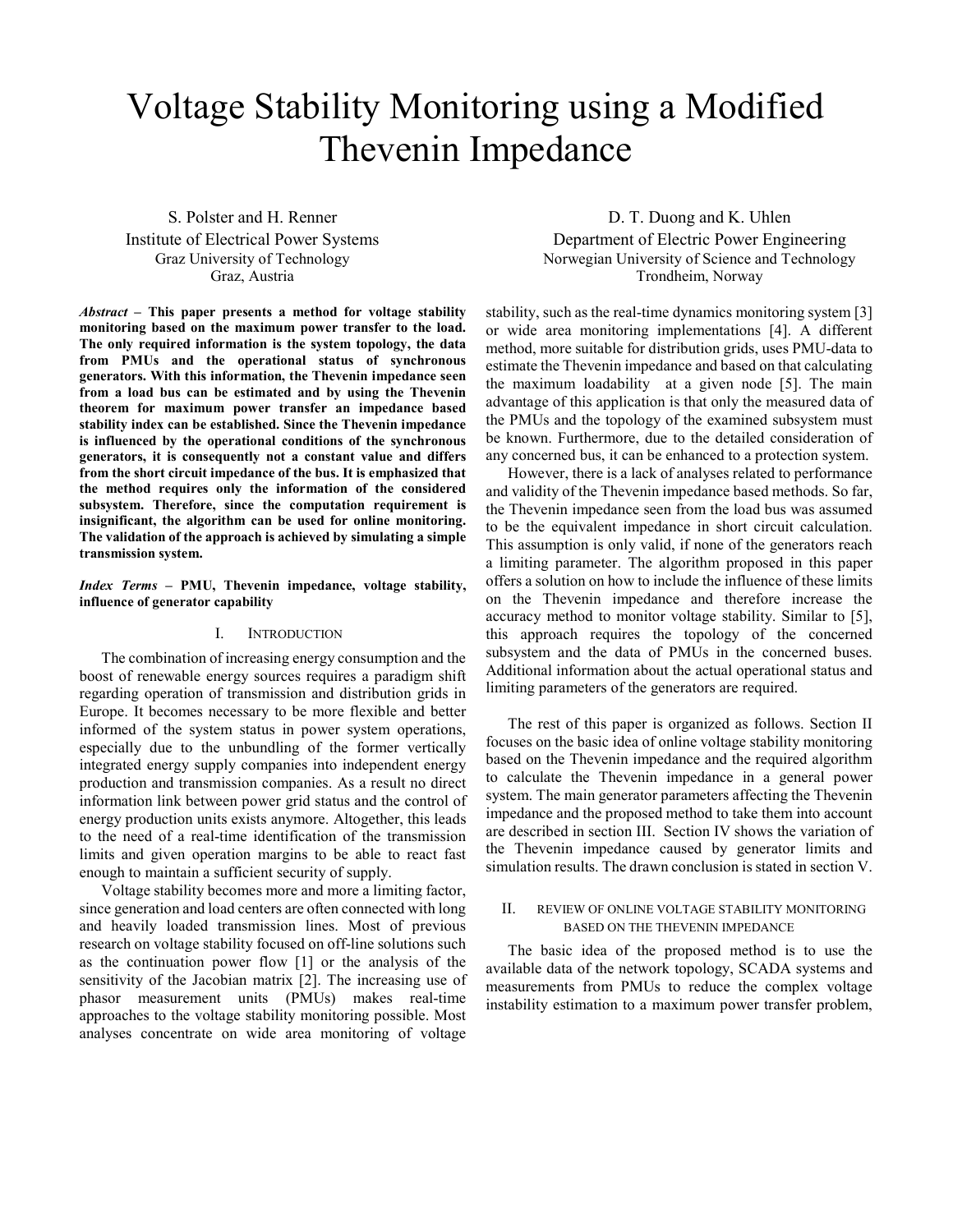which can be solved by knowing the equivalent impedance of the network and the load impedance.

According to circuit theory, a network can be represented by an equivalent Thevenin voltage source  $E_{Th}$  and an equivalent Thevenin impedance  $Z_{Th}$ . The load can be considered as the impedance  $Z_L$ , which is determined by the ratio of the load voltage  $V_L$  and the load current  $I_L$ . These values are measured by PMUs at the load bus or are provided by SCADA/EMS and state estimator systems. For the resulting two-bus system, shown in Fig. 1, the maximum apparent power transfer is reached when the magnitudes of load impedance and Thevenin impedance are equal.  $(1)$ 

$$
|Z_L| = |Z_{Th}| \tag{1}
$$

This correlation can be used for the Impedance Stability Index (ISI) established in [6],

$$
ISI = \frac{|Z_L|}{|Z_{Th}|} \tag{2}
$$



Fig. 1 Thevenin equivalent circuit

It can be noted that according to [5] and [7] the equivalent voltage  $E_{Th}$  and the maximum load ability  $S_{max}$  can be estimated, but these values are not necessarily needed as the method proposed in this paper focuses on an evaluation of the ISI. With the condition for the maximum power transfer  $(1)$  the loadability limit is given for ISI equals 1. A further increase of the load, causing ISIs value to fall below 1, might lead to a voltage collapse for power or current controlled loads, where the actual voltage collapse mechanism depends on the composition of the load.

The implementation of the ISI for an online monitoring leads to the necessity of a fast and simple computation of the equivalent impedance seen from each load bus. Reference [5] proposes a solution for calculating the equivalent impedance for any bus directly from the complete admittance matrix Y of a general n-bus network. Y includes the impedances of all serial elements describing the grid topology and the load impedances. The shunt impedances of the generators are neglected since it is assumed that the voltage controller is able to keep the generator bus voltage at the rated value. The actual grid topology with all necessary switching status must be provided by state estimators or SCADA systems.

$$
Y = \begin{bmatrix} Y_{11} & \cdots & Y_{1n} \\ \vdots & \ddots & \vdots \\ Y_{1n} & \cdots & Y_{nn} \end{bmatrix}
$$
 (3)

By inversion of Y, the impedance matrix Z of the system is defined.

$$
Z = Y^{-1} = \begin{bmatrix} Z_{11} & \cdots & Z_{1n} \\ \vdots & \ddots & \vdots \\ Z_{1n} & \cdots & Z_{nn} \end{bmatrix}
$$
 (4)

The elements in the main diagonal of Z are the equivalent impedance  $Z_{Th}$  parallel to the load impedance  $Z_{L,k}$  connected to the concerned bus. Therefore,  $Z_{Th}$  of the bus k is calculated as

$$
Z_{Th,k} = \frac{Z_{L,k} \cdot Z(k,k)}{Z_{L,k} - Z(k,k)}\tag{5}
$$

Load bus with an algorithm, which adds a variable impedance at each IL status and limiting parameters of the corresponding generator. This impedance only represents the network accurately, if all generators are operated within their capability borders. In this case, the voltage regulator maintains the rated voltage at the bus and the generator can be seen as an ideal voltage source. However, generators generally reach their operational limits before a voltage collapse occurs; these limits must be taken into account since they cause a deviation between the calculated Thevenin impedance  $Z_{Th}$  and the actual equivalent impedance. The proposed method implements the limitations generator bus. This impedance depends on the operational

# $\mathbb{R}^{\mathbb{N}}$  with REGARDS TO VOLTAGE STABILITY III. MAIN FACTORS AFFECTING THE THEVENIN IMPEDANCE

The Thevenin impedance merely describes the system accurately as long as generators function as ideal voltage sources. In this case, the load contribution only depends on the connecting impedances between the buses. At the instant the limit of a generator is reached, the load contribution changes. The limit can be interpreted as additional requirement for the source representing the generator, e.g. maximum current. The proposed method models these conditions as additional impedance, whose magnitude is calculated to fulfil them for the maximum load transfer from the generator to the network.

The main cause of voltage instability is a lack of reactive power. Therefore, the parameters defining the operational border of an under-excited generator do not have any effects on the voltage stability. The concerning parameters limiting the reactive power and influencing the active power distribution between several generators are the restricted active power, the maximum armature current and the maximum excitation. Fig. 2 presents the section of the generator capability diagram showing the operational borders caused by these parameters.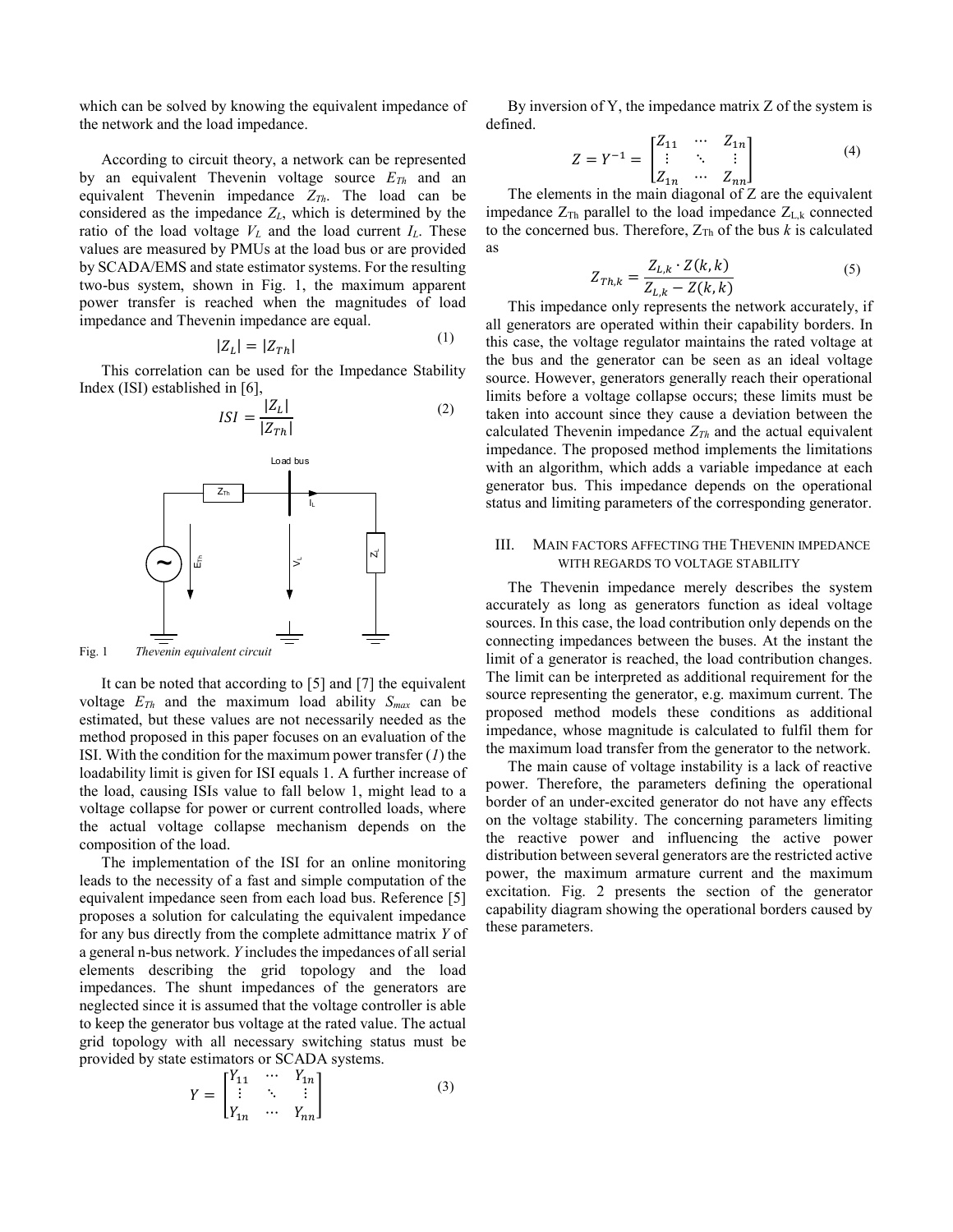

Fig. 2 Generator capability diagram

The basic idea of the method proposed in this paper is to model the influence of the limits as an additional shunt impedance for each generator.

#### A. Dispatch of active power

Similar to [5], a simple network consisting of a generator represented by an ideal voltage source and a shunt impedance connected to a load impedance is used to derive the calculation of the additional impedance. This configuration equals the equivalent Thevenin circuit, Fig. 1, with  $Z_{Th}$  replaced with  $Z_G$ and  $E_{Th}$  with  $V_G$ .

Since the reactive power has no influence on this limitation, a pure active power load is assumed. Therefore,  $Z_L$  becomes  $R_L$ . With  $Z_G$  split into its real part  $R_G$  and imaginary part  $X_G$ , the load power  $P_L$  is

$$
P_L = |V_G|^2 \frac{R_L}{R_L^2 + 2R_L R_G + R_G^2 + X_G^2} \tag{6}
$$

For a certain rated voltage of the generator  $V_{rated}$  the maximum active load power occurs under the following condition

$$
R_L = \sqrt{R_G^2 + X_G^2} = |Z_G|
$$
 (7)

and holds the value

$$
P_L = \frac{|V_G|^2}{4|Z_G|} \tag{8}
$$

However, the network assumed for this derivation can be interpreted as a synchronous generator feeding active power into a grid represented by  $Z_L$ . Since the active power is limited by the capability of the generator, the shunt impedance  $Z_G$  must be replaced by the impedance Z' to fulfill the Thevenin based voltage stability criteria stated in Section II at maximum active power of the generator. The magnitude of  $Z'$  is calculated by transforming (8) and assuming that the load power  $P<sub>L</sub>$  equals the maximum active power of the generator  $P_{G,max}$  and the generator voltage equals the rated voltage  $V_{rated}$  of the bus.

$$
|Z'| = \frac{V_{rated}^2}{4 P_{G,max}} \tag{9}
$$

It is noted that the maximum active power can take on any value up to the rated power of the turbine according to the settings of the turbine controller.

#### B. Armature current limiter

The current-based limitations can be better examined by transforming the network used in the previous section into its Norton equivalent, Fig. 3. The generator is then represented as a current source parallel to  $Z_G$ .



Fig. 3 Equivalent Norton network of a generator feeding a load impedance

The implementation of the armature current limiter follows a similar idea as the one for an active power dispatch. The maximum load power is calculated as a function of  $Z_G$  and the current  $I_G$  in the first step.

$$
|S_L| = \frac{|I_G|^2 |Z_G|}{4}
$$
 (10)

Since a network can be seen as a synchronous generator feeding an arbitrary load power into the grid,  $Z_G$  can be replaced by Z' to fit the requirement of maximum armature current at the instant of the maximum load ability at the bus. Therefore,  $I_G$  becomes the rated armature current of the generator  $I_{G,rated}$  and the apparent load power  $S_L$  the rated apparent power of the generator S<sub>G,rated</sub>.

$$
|Z'| = \frac{4 S_{G,rated}}{I_{G, rated}^2}
$$
 (11)

In the per unit system this equation can be simplified to a voltage and current correlation.

$$
|Z'| = \frac{4 V_{rated}}{I_{G,rated}} \tag{12}
$$

## C. Overexcitation limiter

The calculation of  $Z'$  for this limitation follows exactly the same idea when armature current limiter is considered. However, since the armature current depends on the actual power composition of the generator, see Fig. 2, magnitude of the impedance Z' is not constant. Therefore, the actual armature current  $I_G$  must be provided by PMU or SCADA to calculate Z'.

$$
|Z'| = \frac{4 V_{rated}}{I_G} \tag{13}
$$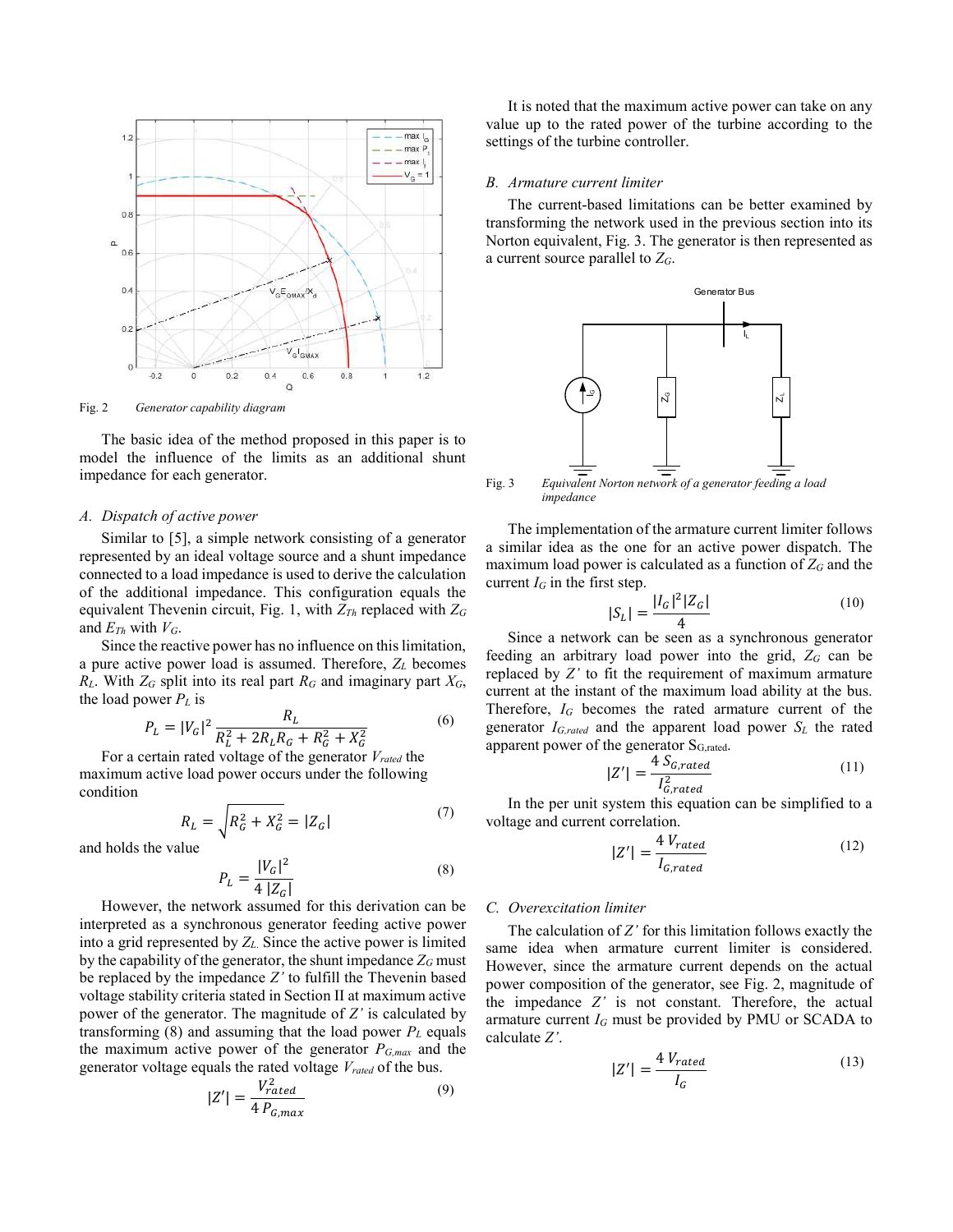In summary, the operation limits are modelled with a shunt impedance  $Z'$  for each generator. The magnitude of  $Z'$  depends on the operational status of the generator and replaces the generator shunt impedance.

# IV. IMPLEMENTATION INTO A THEVENIN IMPEDANCE BASED VOLTAGE STABILITY MONITORING

The limits discussed in Section III can be used to estimate the Thevenin impedance, which forms an indicator for voltage stability monitoring. This task is fulfilled by adding the impedance  $Z'$  into the admittance matrix  $Y$ . As mentioned in Section II, Y is not containing any generator shunt impedance. This can be interpreted in terms of section III as  $Z_G = 0$  and leads to the following magnitudes of Z'.

$$
|Z'| = \begin{cases} 0 & \text{no limits reached} \\ \frac{V_{rated}^2}{4P_{G,max}} & \text{active power dispatch} \\ \frac{4 V_{rated}}{I_G} & \text{over excitation limit} \\ \frac{4 V_{rated}}{I_{G,rated}} & \text{armature current limit} \end{cases}
$$
 (14)

Z' is added into the network as an additional shunt impedance at the generator bus, as shown in Fig. 4. In a network with an arbitrary number of generators the corresponding Z' must be calculated for each generator and included at the associated generator bus.



The Thevenin impedance adjusted to the influence of the limiters  $Z'_{\tau h}$  is calculated as described in Section II. Due to the additional impedances at the generator buses the magnitude of  $Z<sub>Th</sub>$  is higher than the original Thevenin impedance's magnitude.

However, since the method should be used to detect problems in voltage stability issues before a voltage collapse occurs, it is necessary to implement the adjustments before any limit is actually reached. This is achieved by comparing the actual values of the limiting parameters active power, excitation current and armature current with SCADA systems or PMUs with their maximum values. The difference between the maximum and actual value in percent related to the maximum value is used by an algorithm for deciding the corresponding limit for calculating the magnitude of Z'. The selection process of the algorithm is illustrated in Fig. 5.



Fig. 5 Selection process for calculation of Z

The operation of the generator with constant active power is a special case. The actual active power will equal the rated/maximum active power, if a perfect controller is assumed. According to the selection process, Z' is calculated for active power dispatch no matter the operational condition of the generator. To avoid that, the algorithm uses an offset to the difference of rated value and actual value of the active power.

#### V. ANALYSIS OF THE THEVENIN IMPEDANCE

The proposed method to properly estimate the equivalent impedance and its use in voltage stability monitoring is tested on a simple grid shown in Fig. 6. The generator  $SG_{ref}$  represents the transmission network and its parameters are chosen in such a way that the operational limits are not reached before the voltage collapse. The second generator  $SG<sub>1</sub>$  is assumed much smaller, to assure that it will definitely reach its limits to demonstrate the influence on the Thevenin impedance.



Fig. 6 Simulated network

The synchronous generators are represented by their  $5<sup>th</sup>$ order model and are introduced into the network as a current injection. The load is integrated as an admittance at the load bus and the network topology is represented as an admittance matrix. To simulate the behavior of the power controlled load, the magnitude of the load admittance is regulated by a PI controller. The implementation in SIMULINK offers the needed flexibility in the parameterization.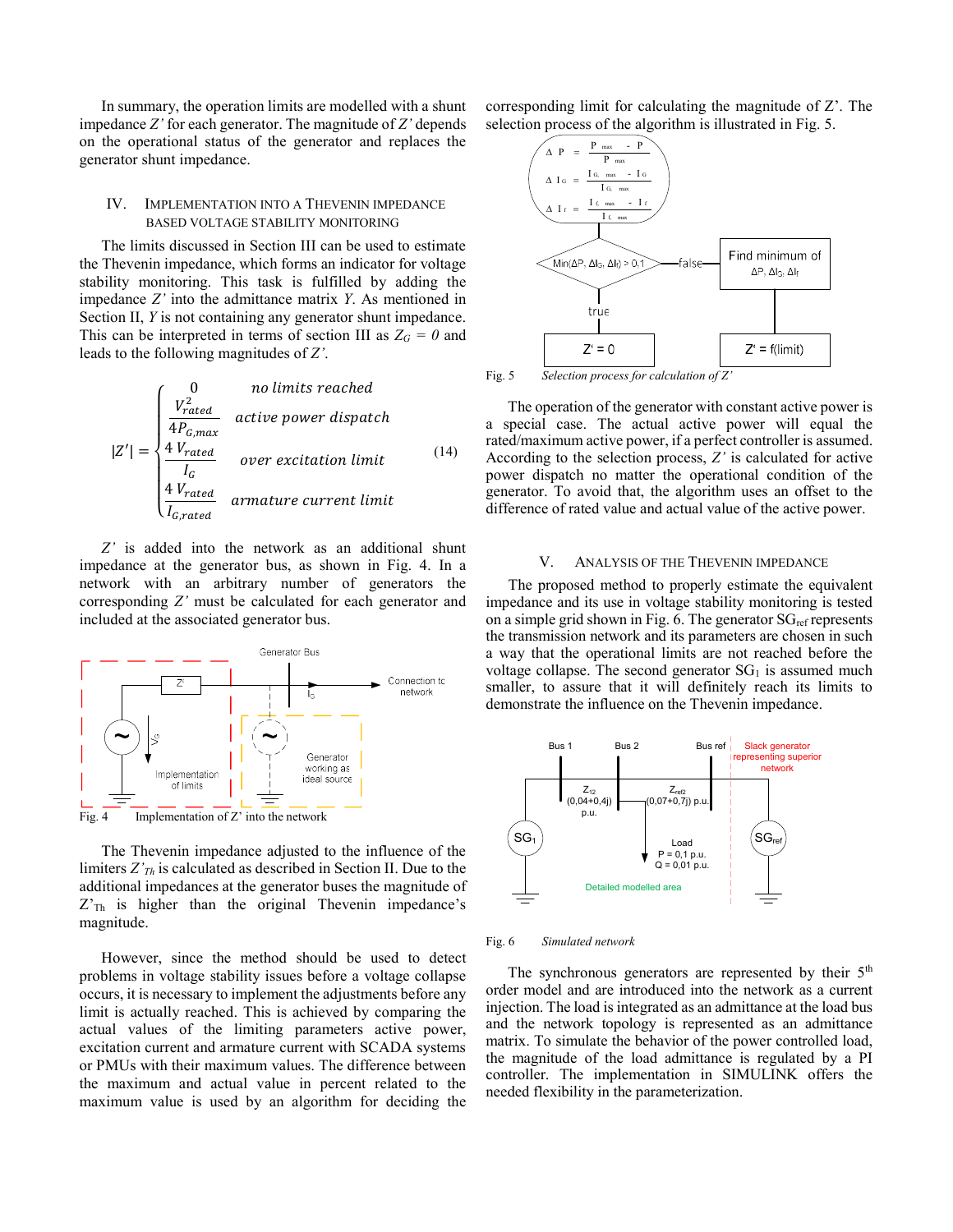The evaluation of the proposed method and the voltage stability is done by increasing the active and reactive load power, starting at the values stated in Fig. 6. To show the influence of the generator limitations, the voltage stability is observed by using the ISI based on the original and the adjusted Thevenin impedance. Moreover, the voltage stability is checked up by using the  $d\Delta Q/dV$  and the  $dQ_G/dQ_L$  criteria, which are described in [8], [9] and [10, pp. 305-310].

A global per unit system is used for the simulations, whose base magnitudes are 100MVA and 110kV. The rated terminal voltage of the generators is assumed as 110kV to simplify the calculations.

The original Thevenin impedance  $Z_{Th}$  seen from the load bus is

$$
Z_{Th} = Z_{12} || Z_{ref2} = \frac{Z_{12} \cdot Z_{ref2}}{Z_{12} + Z_{ref2}}
$$
 (15)

The adjusted Thevenin impedance  $Z'_{Th}$  is calculated as

$$
Z'_{Th} = (Z' + Z_{12})||Z_{ref2} = \frac{(Z' + Z_{12}) \cdot Z_{ref2}}{(Z' + Z_{12}) + Z_{ref2}}
$$
 (16)

whereby Z' has a variable magnitude according to the method described in Section III. Since the impedance of generators and transmission lines are mainly inductive, Z' is assumed as inductance without a resistive part. Adopting the per unit system in the calculation of  $Z'$ , it becomes

$$
Z' = \begin{cases} 0 & no limits reached \\ \frac{j}{4P_{G,max}} & active power dispatch \\ \frac{4j}{I_G} & over excitation limit \\ \frac{4j}{I_{G,rated}} & armature current limit \end{cases} (17)
$$

The limiting parameters of the generators can be seen in TABLE I. The over excitation limit is given by the field voltage instead of the field current, since it is a better way to implement it into the used model. The simulation is run with several values of the maximum active power of  $SG<sub>1</sub>$  to examine the influence of the load disposition between  $SG<sub>1</sub>$  and  $SG<sub>ref</sub>$ .

TABLE I LIMITING PARAMETERS GENERATORS

| <b>Limiting parameters</b> | SG <sub>1</sub> | $SG_{ref}$ |
|----------------------------|-----------------|------------|
| $P_{G,max}$                | $0,01 - 0,07$   | 3.1        |
| $I_{G,rated}$              | 0,15            | 3.2        |
| $E_{\rm{f,rated}}$         | 1,3561          |            |

The following figures result for simulation with a maximum active power  $P_{G,max} = 0.03$  p.u. of SG<sub>1</sub>. Fig. 7 shows the field voltage  $E_f$  and armature current  $I_G$  of SG<sub>1</sub> over time in the upper diagram. In the lower diagram the impedances seen at the Bus 2 and the load power  $S<sub>load</sub>$  are plotted. Since  $SG<sub>1</sub>$  is operated with constant active power, the  $Z'_{Th}$  is adjusted according to active power dispatch from the beginning. After  $t = 50$  s  $S<sub>load</sub>$  is increased with a rate of  $(0,002 + j0,002)$  p.u.  $E_f$  and  $I_G$  start to rise and the load impedance to fall. At the time marked with  $t$ ,  $E_f$  hits its limit and stays constant till the AVR reduces it as a reaction of reaching the maximum armature current, marked with  $t2$ . The visible change in the adjusted Thevenin impedance  $Z^{\prime}_{Th}$  at the marker t3 happens shortly before  $E_f$  is at its maximum, since the margin indicating the necessary adjusment is allready reached then. The vertical dashed lines indicate the instant of  $ISI = 1$  and consequently the loss of stability, the green one shows the adjusted Thevenin impedance and the red one the original Thevenin impedance. The detailed transition of  $Z'_{Th}$  is shown in Fig. 8.



Fig. 7 Time course field voltage, armature current, impedances at the load bus and apparent load power, active power  $SG<sub>1</sub> 0,03 p.u.$ 

The adjusted impedance seen at the load bus is calculated according to (16) and (17). The abrupt change in its value at approximately  $t = 120s$  is caused by the transition from active power dispatch to the over excitation limit. From this time on  $Z'_{Th}$  is decreasing, since the armature current is still rising. The overtake from over excitation limit to armature current limit does not cause a jump in the impedances value, since the actual armature current, defining the adjusted impedance for the excitation limit, is equal to the rated (maximum) armature current, defining the adjusted impedance for the armature current limit.



Fig. 8 Transition of the adjusted Thevenin impedance  $Z'_{Th}$ , active power SG1 0,03 p.u.